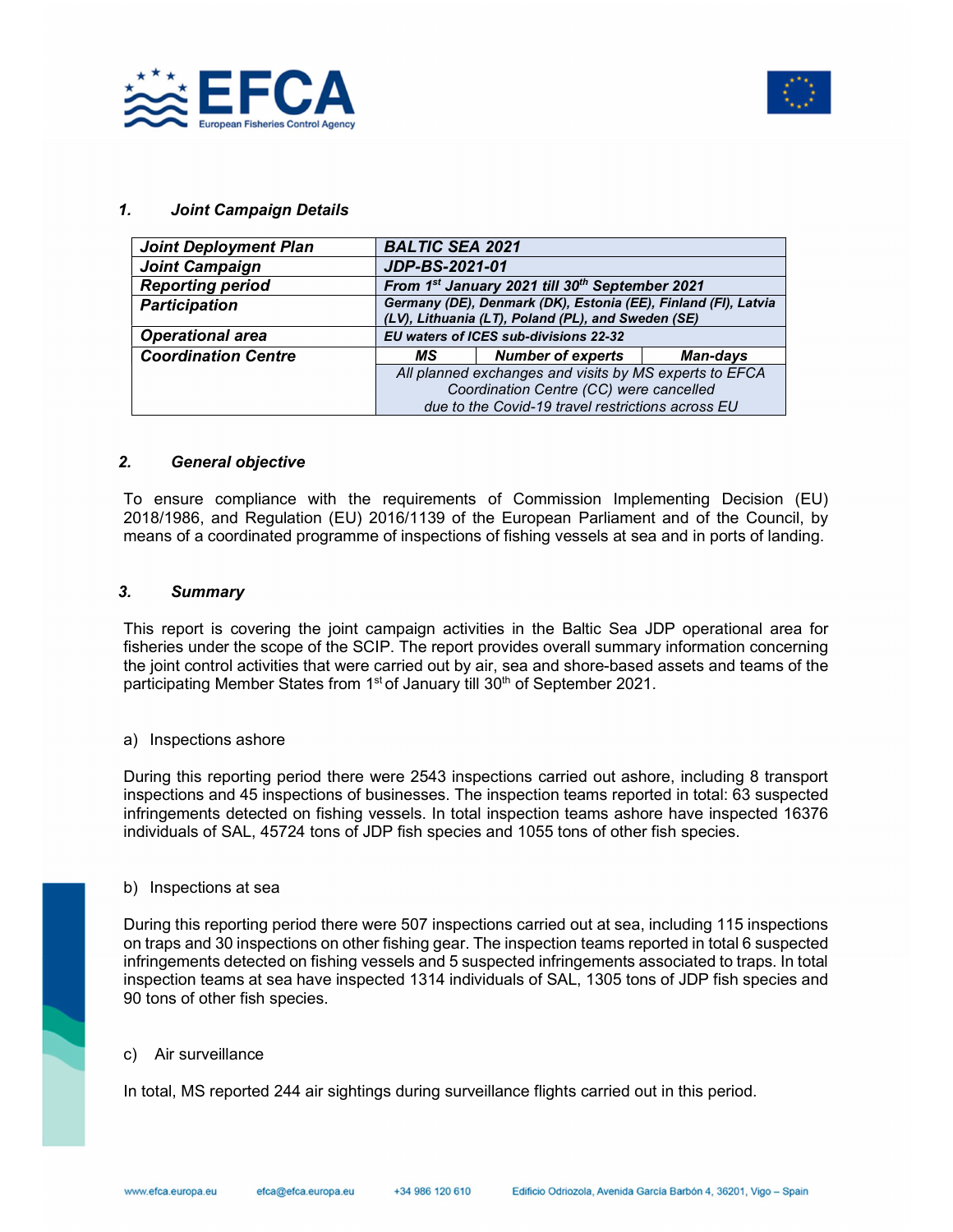### ANNEX

## JDP-BS-2021-01 ACTIVITY RECORDS FOR THE REPORTING PERIOD<sup>1</sup>

### A. DEPLOYED CONTROL MEANS

|               | <b>FPV</b>  |                           | Aircraft       | <b>Exchanges of Inspectors</b> |                    |                             |                           |
|---------------|-------------|---------------------------|----------------|--------------------------------|--------------------|-----------------------------|---------------------------|
| <b>MS</b>     | Days at sea |                           |                | Joint Teams at sea             |                    | Mixed Teams ashore          |                           |
|               | Core        | (days with<br>$events2$ ) | No. of Flights | Man-days<br><b>Deployed</b>    | Man-days<br>Hosted | Man-days<br><b>Deployed</b> | Man-days<br><b>Hosted</b> |
| <b>MS</b>     | 526         | 149                       | 86             | $\overline{\phantom{0}}$       |                    | 15                          | 15                        |
| <b>EFCA</b>   | ۰           | -                         | -              |                                |                    | -                           |                           |
| <b>TOTALS</b> | 526         | 149                       | 86             |                                | 0                  | 15                          | 15                        |

### B. JOINT CONTROL ACTIVITIES

| <b>TOTAL</b>           |                                             |      |  |  |
|------------------------|---------------------------------------------|------|--|--|
| <b>SURVEILLANCE</b>    | Sightings reported by aircraft              | 244  |  |  |
|                        | Sightings reported by FPV                   | 510  |  |  |
| <b>SEA ACTIVITIES</b>  | Number of inspections by FPV                | 362  |  |  |
|                        | Number of targeted inspections by FPV       | 38   |  |  |
|                        | Number of inspections on traps              | 115  |  |  |
|                        | Number of inspections on other fishing gear | 30   |  |  |
|                        | Number of inspections in MS                 | 2490 |  |  |
| <b>LAND ACTIVITIES</b> | Number of targeted inspections in MS        | 99   |  |  |
| <b>TRANSPORT</b>       | Number of inspections in MS                 | 8    |  |  |
| <b>BUSINESS</b>        | Number of inspections in MS                 | 45   |  |  |

<sup>&</sup>lt;sup>1</sup> As reported in daily SITREP to CCiC

 $^2$  for associated FPV the day at sea information is provided on a basis of the count of the total of days at sea with at least one event (sighting, inspection) that was carried out by associated patrol vessels during the reporting period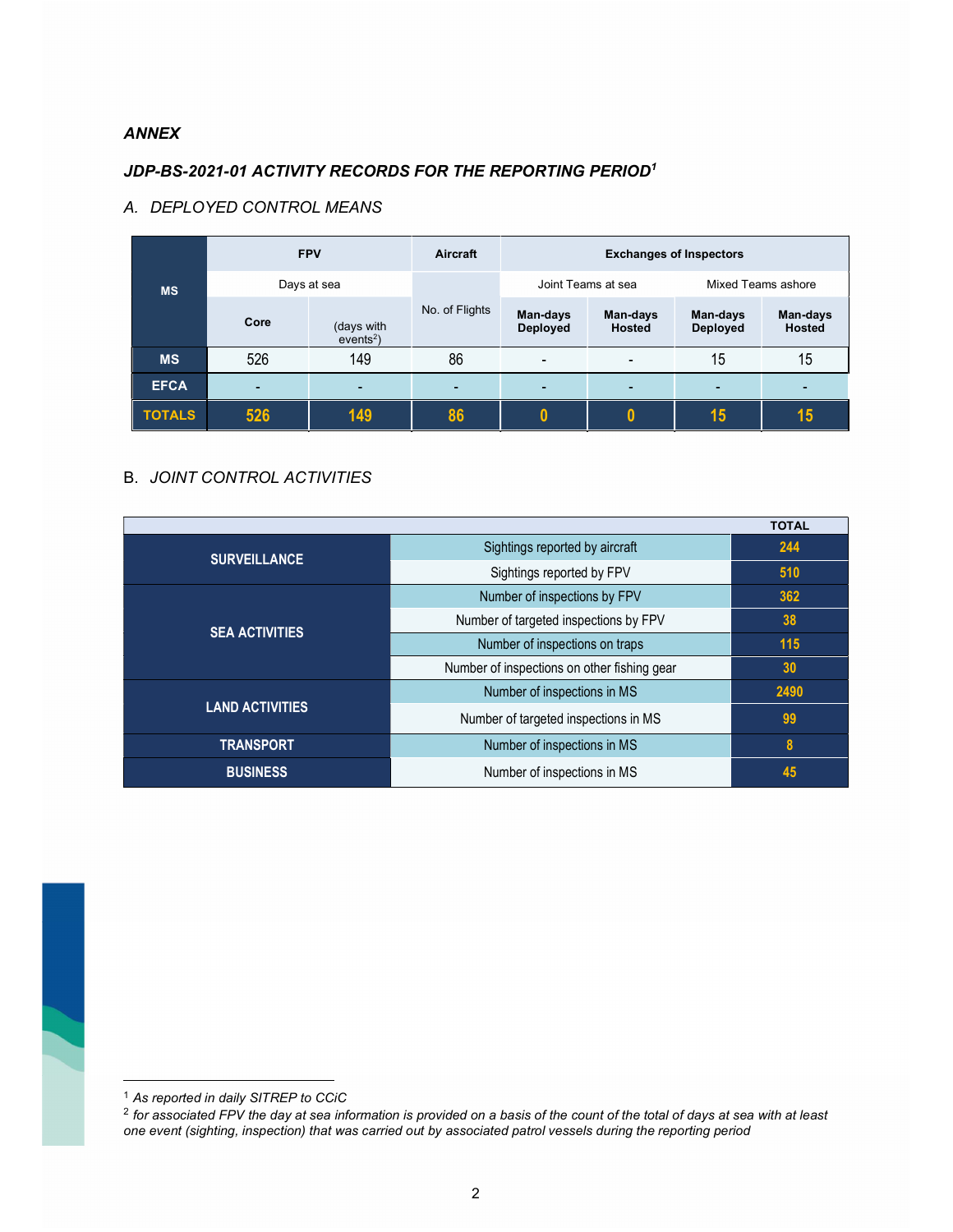### C. RESULTS OF CONTROL ACTIVITIES

|                               |                                                                        | <b>TOTAL</b>            |
|-------------------------------|------------------------------------------------------------------------|-------------------------|
| <b>SEA</b>                    | Number of F/V inspected by FS                                          | 362                     |
|                               | Number of F/V with detected apparent infringements                     | $5\overline{)}$         |
|                               | % of inspected F/V with apparent detected infringements                | 1.38                    |
|                               | Total number of apparent infringements detected                        | $6\phantom{a}$          |
|                               | Total number of targeted inspections                                   | 38                      |
|                               | Total number of targeted inspections with infringements                | 1                       |
|                               | Number of other fishing gear inspected by FS                           | 30                      |
|                               | Number of other fishing with detected apparent infringements           | $\mathbf{0}$            |
| <b>OTHER</b>                  | % of inspected other fishing gear with apparent detected infringements | 0.00                    |
| <b>FISHING</b><br><b>GEAR</b> | Total number of apparent infringements detected                        | $\mathbf{0}$            |
|                               | Total number of targeted inspections                                   | $\mathbf 0$             |
|                               | Total number of targeted inspections with infringements                | $\mathbf 0$             |
|                               | Number of trap inspections                                             | 115                     |
|                               | Number of traps with detected apparent infringements                   | $5\phantom{.0}$         |
| <b>TRAPS</b>                  | % of inspected F/V with apparent detected infringements                | 4.35                    |
|                               | Total number of apparent infringements detected                        | $\overline{\mathbf{5}}$ |
|                               | Total number of targeted inspections                                   | $\mathbf{0}$            |
|                               | Total number of targeted inspections with infringements                | $\mathbf{0}$            |
|                               | Number of F/V inspected by FS                                          | 2490                    |
|                               | Number of F/V with detected apparent infringement                      | 61                      |
| <b>LAND</b>                   | % of inspected F/V with apparent detected infringement                 | 2.45                    |
|                               | Total number of apparent infringements detected                        | 63                      |
|                               | Total number of targeted inspections                                   | 99                      |
|                               | Total number of targeted inspections with infringements                | 1                       |
|                               | Number of business inspections                                         | 45                      |
|                               | Number of businesses with detected apparent infringement               | $\mathbf{0}$            |
| <b>BUSINESS</b>               | % of inspected businesses with apparent detected infringement          | 0.00                    |
|                               | Total number of apparent infringements detected                        | $\boldsymbol{0}$        |
|                               | Total number of targeted inspections                                   | $\mathbf{0}$            |
|                               | Total number of targeted inspections with infringements                | $\mathbf{0}$            |
|                               | Number of transport inspections                                        | 8                       |
|                               | Number of trucks with detected apparent infringement                   | $\mathbf{0}$            |
|                               | % of inspected trucks with apparent detected infringement              | 0.00                    |
| <b>TRANSPORT</b>              | Total number of apparent infringements detected                        | 0                       |
|                               | Total number of targeted inspections                                   | $\boldsymbol{0}$        |
|                               | Total number of targeted inspections with infringements                | $\bf{0}$                |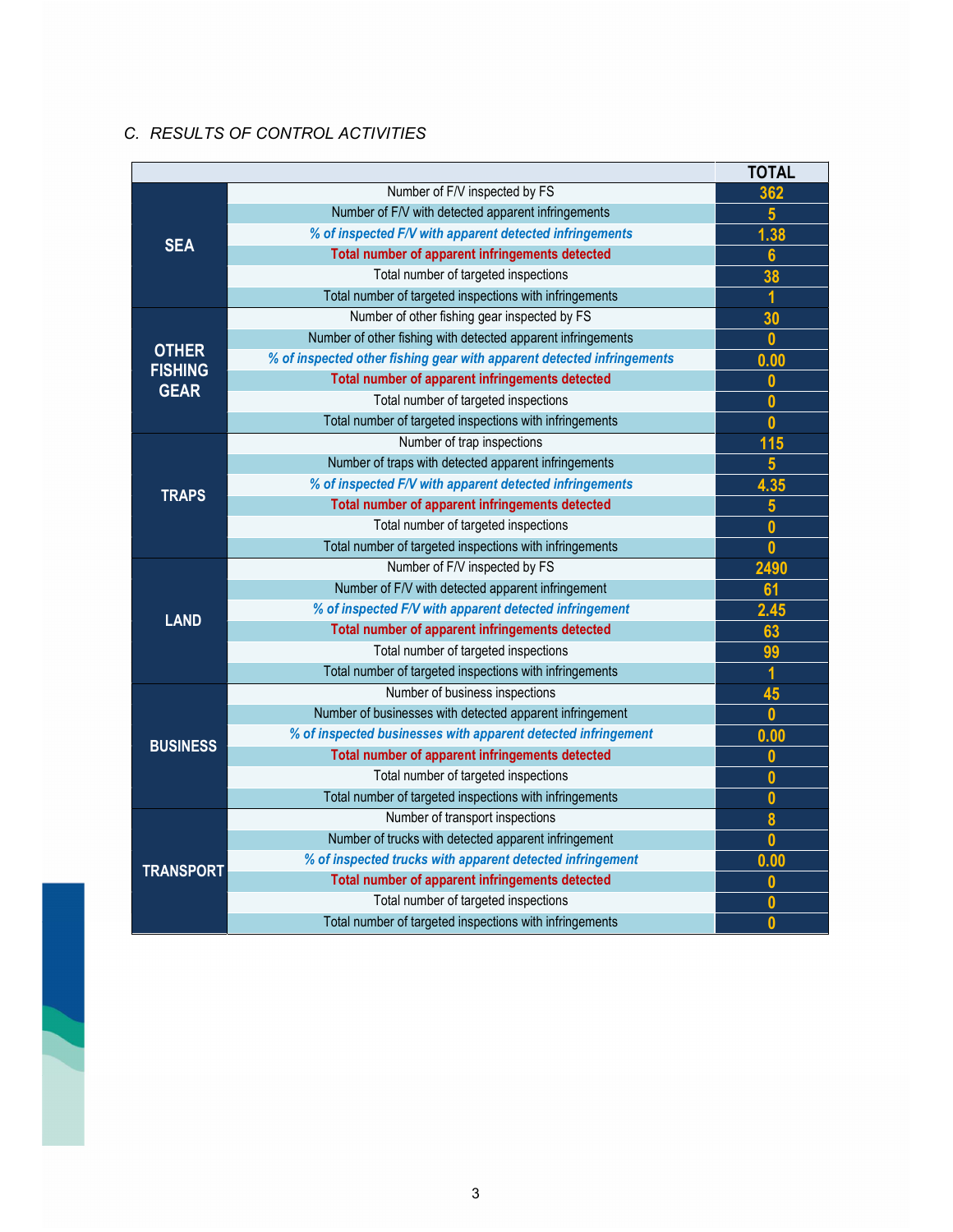# TOTALS 01 Not fulfilling of obligations to record and report catch or catch related data, including data to be transmitted by satellite vessel monitoring system by the satellite vessel monitoring system 011 Failure to respect Effort Control Regime 012 Failure to comply with rules regarding transhipment or operations involving 2 or more vessels 013 Falsifying logbook, landing decs, sales notes, transfer declaration, transport docs or failure to keep or submit these documents, 37<br>as required 014 Tampering with VMS or non-functioning VMS 1 015 Operate without VMS, ERS or AIS system 016 Failure to comply with notification provisions (Exit, Entry, landings, transhipments, catches, pre-notification, etc.) 12 02 Use of prohibited or non-compliant gear according to EU legislation 2 021 Use of prohibited or non-compliant fishing gear 2 2 **022** Use of prohibited fishing method **CONSIDER TO A CONSIDER THE CONSIDER TO A CONSIDER THE CONSIDERATION** 03 **Falsification or concealing of markings, identity, or registration** 5 and 5 and 5 and 5 and 5 and 5 and 5 and 5 and 5 and 5 and 5 and 5 and 5 and 5 and 5 and 5 and 5 and 5 and 5 and 5 and 5 and 5 and 5 and 5 and 5 and 031 Falsifying, deleting, or concealing the markings, identity, or registration of a fishing vessel **032 Fishing gear with incorrect or no marks** 5 and 5 and 5 and 5 and 5 and 5 and 5 and 5 and 5 and 5 and 5 and 5 and 5 and 5 and 5 and 5 and 5 and 5 and 5 and 5 and 5 and 5 and 5 and 5 and 5 and 5 and 5 and 5 and 5 and 04 Concealing, tampering or disposal of evidence 041 Concealing, tampering or disposal of evidence relating to an investigation 05 Taking on board, transhipping, or landing of undersized fish 2 051 Taking on board, transhipping, or landing of undersized fish in contravention of the legislation in force 2 07 Fishing without a valid licence, authorisation, or permit 071 Fishing without a valid licence, fishing permit or authorisation or with falsified documentation 1 Fishing or the 1 08 | Fishing in closed area, closed season or without quota 081 Fishing in a closed area, closed season or beyond a close depth. The state of the state of the state of the state of the state of the state of the state of the state of the state of the state of the state of the state 082 Fishing without or after attainment of a quota 09 Directed fishing for a stock which is subject to a moratorium or for which fishing is prohibited 091 Directed fishing for or retaining species subject to moratorium or for which fishing is prohibited 10 Obstruction of work of inspectors - 101 Obstructing, intimidating, interfering with or otherwise preventing an official whilst conducting an inspection -102 Absence or inappropriate pilot ladder 103 Obstructing, intimidating, interfering with or otherwise preventing the work of observers 11 Transhipping to or participating in joint fishing operations with, support or re-supply of fishing vessels identified as **having engaged in IUU** fishing 111 Transhipping to or participating in joint fishing operations with, support or re-supply of fishing vessels identified as having engaged in IUU fishing under Regulation (EC) No 1005/2008, in particular those included in the Union IUU vessel list or in the IUU vessel list of a regional fisheries management organisation - 12 Use of a fishing vessel without nationality and that is therefore a stateless vessel in accordance with international law -121 Use of a fishing vessel with not nationality and that is therefore a stateless vessel in accordance with international law 13 Non-transmission of landing declaration or a sale note when the landing take place in a third Country **-**131 The non-transmission of a landing declaration or a sales note when the landing of the catch has taken place in the port of a<br>third country; 14 Manipulation of an engine with the aim of increasing its power beyond the maximum continuous engine power<br>according to the engine certificate<br> 141 The manipulation of an engine with the aim of increasing its power beyond the maximum continuous engine power according to **the engine certificate**

## D. TYPE OF INFRINGEMENTS DETECTED DURING THE JOINT CONTROL OPERATIONS